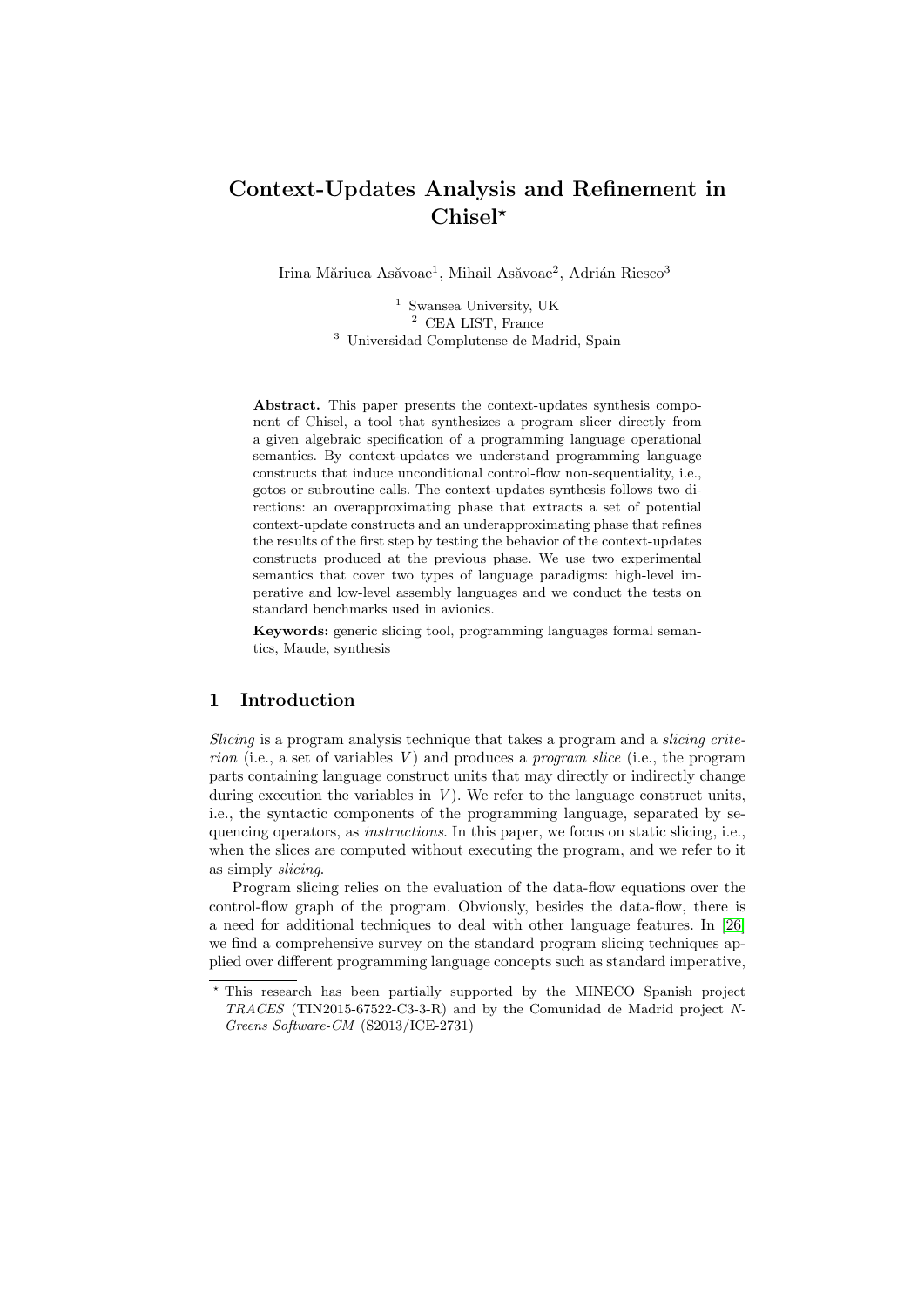pointers, unstructured control flow, and concurrency. Generally, these techniques use an augmented control-flow graph, e.g., the function calls are usually represented by edges [\[24\]](#page-16-1) in a call graph.

Meanwhile, the rewriting logic semantics project [\[14\]](#page-15-0) promotes the programming languages semantics are defined as rewriting systems using Maude [\[6\]](#page-15-1), and it is followed by the work in the K framework [\[23\]](#page-16-2). Our work complements the rewriting logic semantics project by developing static analysis methods, in particular slicing, for programs written in languages with an already defined rewriting logic semantics in Maude. Our approach analyses a given language semantics and synthesizes the necessary information for program slicing. We use the results of the syntheses to traverse the program term in order to obtain the program slice.

Our approach is implemented in  $Chisel<sup>4</sup>$  $Chisel<sup>4</sup>$  $Chisel<sup>4</sup>$  a Maude tool for generic program slicing [\[20\]](#page-16-3). Chisel takes a programming language semantics, given as a Maude specification, breaks it into pieces of interest for slicing, and uses these pieces to augment the program and to produce the program model, which is then sliced. Chisel synthesizes these semantics to extract operators that produce certain update patterns in the underlying machine model. These operators are then used to produce necessary information for slicing, e.g., side-effect instructions. The final step of Chisel is the program slicing analysis that takes a program and produces its slice w.r.t. a slicing criterion. With Chisel we target sequential imperative code without dynamic allocation that is generated from synchronous designs—a class of applications used in real-time systems, e.g., avionics. We experiment for now two semantics: one for an imperative language with functions, WhileFun [\[9](#page-15-2)[,3\]](#page-15-3), and one for the MIPS assembly language.

Chisel aims to evolve into a framework for generic static slicing. The progression in Chisel design and implementation is described in [\[18,](#page-16-4)[3,](#page-15-3)[19\]](#page-16-5). In [\[18\]](#page-16-4) we present the methodology for performing intraprocedural slicing, which is improved in [\[3\]](#page-15-3) by implementing interprocedural slicing. In [\[19\]](#page-16-5) we introduce an algorithm for inferring the data-flow information to automatically detect how the language constructs work with the memory.

The contribution of this paper is presenting the context-updates synthesis component of Chisel, where by context-updates we understand programming language constructs that unconditionally produce non-sequential change in the control-flow, such as goto instructions or function calls. The main motivation for our work is the fact that for the interprocedural slicing algorithm implemented in Chisel we need to identify the function calls in order to produce the appropriate control-flow. Until now we gave this information manually, as user input to the slicing component of Chisel. With the current work we improve the genericity of Chisel by automatic synthesis of context-updates.

The context-updates synthesis follows two directions: an overapproximating phase when we analyze the language semantics specification to extract a set of potential context-update constructs and an underapproximating phase when we stress-test the semantics to refine the context-updates obtained at the first

<span id="page-1-0"></span> $^4$  <https://github.com/ariesco/chisel>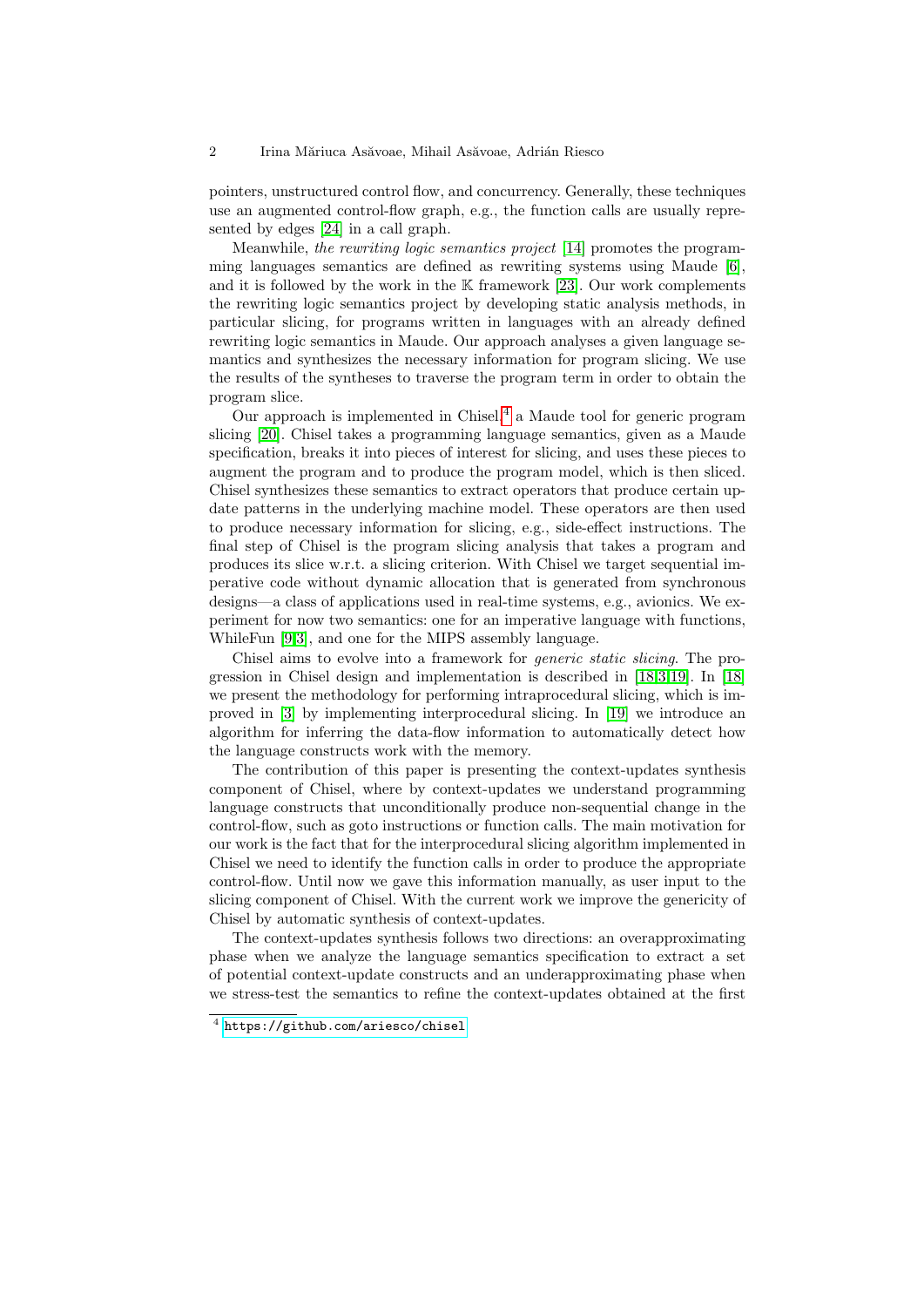step. The underapproximating phase, introduced in this paper, is justified by the imprecision of the overapproximating phase for the context-updates. The imprecision is mostly due to the laxity of the automatic detection of stack-like memory operators.

The rest of the paper is organized as follows: Section [2](#page-2-0) presents the related works; Section [3](#page-4-0) overviews the Chisel system; Section [4](#page-6-0) defines and characterizes the context-updates; Sections [5](#page-8-0) and [6](#page-11-0) describe the context-updates synthesis and respectively context-updates refinement and evaluation. Section [7](#page-15-4) concludes and outlines future work directions.

# <span id="page-2-0"></span>2 Related Work

Program slicing [\[27\]](#page-16-6) is a standard analysis technique used to compute program slices based on certain criteria for program input. Slicing without program execution input is called static slicing and slicing based on execution of specific program inputs is called dynamic slicing.

Generic slicing. Techniques of generic program slicing are proposed in [\[5,](#page-15-5)[7\]](#page-15-6). The program slicing of [\[7\]](#page-15-6) uses an algorithm that extracts slices from a common intermediate representation named PIM, however it requires a non-trivial, language dependent transformation between a particular language and PIM. The work in [\[7\]](#page-15-6) is generic because it uses a notion of constraints slices to represent both static and dynamic slices and transforms various slicing methods into instances of a parametric slicing procedure. Chisel, extended with the proposed method of context-updates synthesis considers only static slicing and addresses genericity from a different angle: it eliminates the need of a language-dependent translation by working directly on the formal language semantics. Generic program slicing is also the focus in [\[5\]](#page-15-5). The ORBS tool [\[5\]](#page-15-5) proposes a technique for dynamic slicing based on statement deletion. A program slice is iteratively constructed by removing statements from the original program and then checking if the transformation is semantics-preserving w.r.t. the slicing criterion. Checking the semantics preservation relies on novel testing techniques [\[13\]](#page-15-7). The static slicing of Chisel complements the dynamic slicing of ORBS, as it computes static program slices based on in-depth investigation of the formal language semantics. And as in [\[13\]](#page-15-7), Chisel, through the current work, integrates testing based on path-coverage to improve the precision of the context-updates synthesis, while it remains generic w.r.t. the language semantics.

Environments and context-updates. Functional programming proposes richer notions of contexts and context manipulation than what we consider in our framework. Briefly, the standard definition of a context as variables in scope is extended in functional languages in several directions. On one hand, there are high-level constructs such as  $call/cc$  - call with current continuation - in the Scheme language [\[1\]](#page-15-8), where snapshots of the current control states are manipulated as values (e.g., passed as arguments to function calls). On the other hand, there are extended notions of contexts to capture security properties, as in the SLam calculus [\[8\]](#page-15-9) or parameters of execution platforms [\[25,](#page-16-7)[16\]](#page-16-8). Such contexts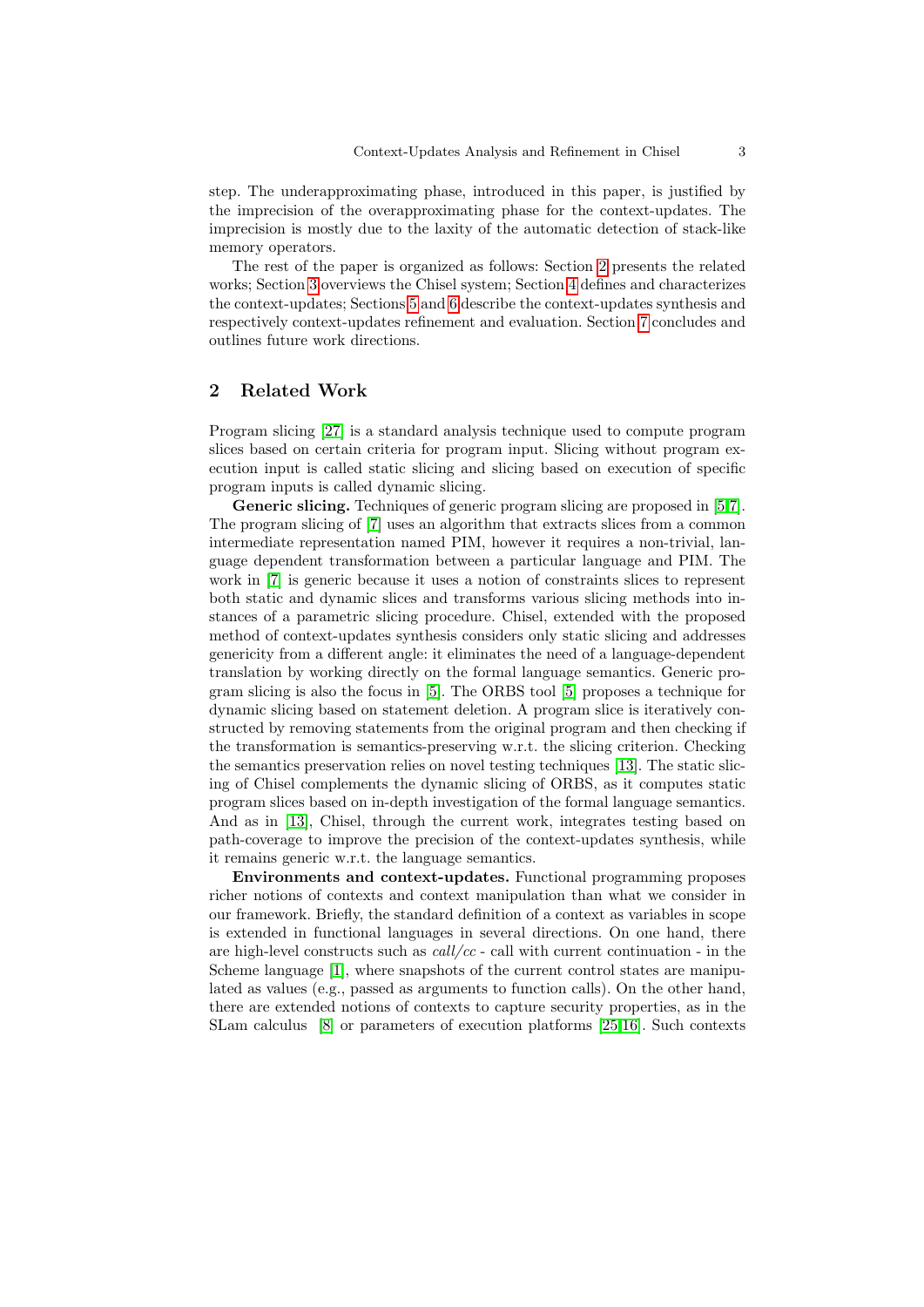are used to track how programs affect an execution environment (e.g., the effect systems [\[25\]](#page-16-7)) or how programs depend on the execution environment (e.g., the coeffect systems [\[16\]](#page-16-8)). In our work, the context is a first-order variable that could be explicitly or implicitly represented in a programming language semantics. We identify context changes (i.e., context-updates) in a generic manner, directly from a formal language semantics given as rewrite theories. Our context-updates synthesis is more general as the aforementioned work in functional programming, due to the genericity of our approach, i.e., we do not address a particular type of memory/environment representation as the one in functional programming. Nevertheless, the rich context representations from functional programming could be used to specialize our context-updates synthesis with the inference of types of variables updates during context changes.

Formal semantics and testing. The rewriting logic semantics project [\[14\]](#page-15-0) advocates for specialized modeling and reasoning techniques based on formal semantics of programming languages. In this direction, the  $K$  framework [\[21\]](#page-16-9) relies on a convenient notation to advance the development of formal language definitions and it argues that such language definitions should be used directly, as they are, in tool construction for program reasoning. Apart from its intrinsic specification strengths, the K framework proposes a verification environment called matching logic [\[22\]](#page-16-10). Matching logic uses patterns to specify properties over the program state space and employs symbolic execution and pattern matching to validate program properties. In this context, program verification with matching logic means to symbolically run the target program on the formal semantics, while the generic techniques behind Chisel allow the symbolic analysis the formal semantics in order to synthesize the necessary semantic ingredients to address the program properties. The approach in [\[2\]](#page-15-10) implements dynamic slicing for execution traces of the Maude model checker. The semantics is executed for an initial given state, then dependency relations are computed using a backward tracing mechanism. In comparison, our approach focuses on statically computing slices for programs and not for given traces (e.g., of model checker runs). The tool in [\[17\]](#page-16-11) implements a technique of rule-coverage testing as it generates test cases from the formal semantics of programming languages given as rewrite theories. Specifically, the semantic rules are employed to instantiate the variables used by the given program based on a narrowing technique. The refinement phase of our context-updates synthesis uses path-coverage testing provided by PathCrawler [\[12\]](#page-15-11), a specialized plugin of the Frama-C analyzer [\[11\]](#page-15-12). PathCrawler generates test sets for ANSI C code using a combination of symbolic execution and constraint solving capabilities to ensure complete path-coverage. The current work uses test-coverage with PathCrawler to refine the context-updates synthesis of Chisel as opposed to the aforementioned usage of rule-coverage, in [\[4\]](#page-15-13) (which tests individual language constructs but it is agnostic w.r.t. the program semantics).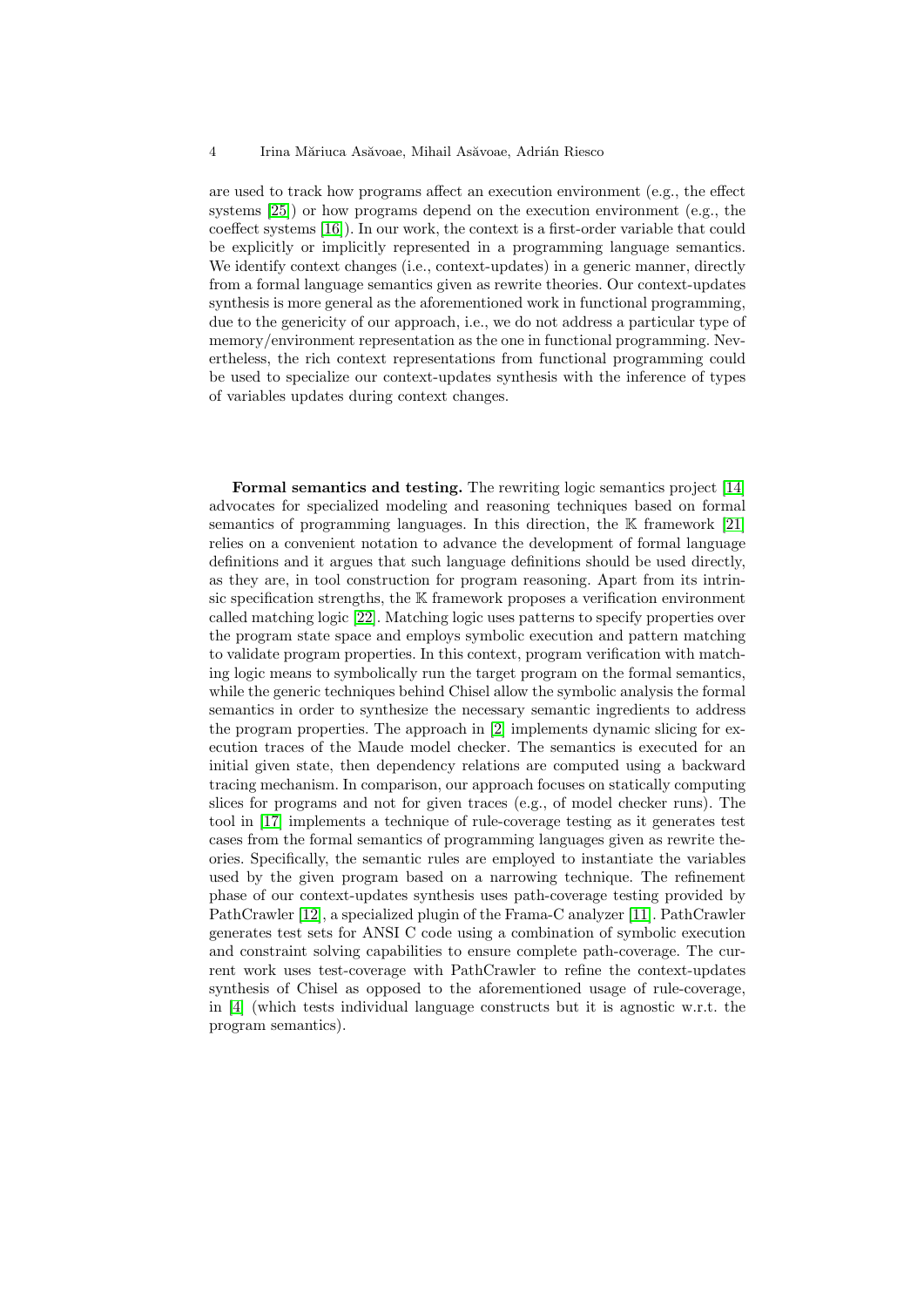

<span id="page-4-1"></span>Fig. 1. Chisel components: the formal language semantics and the syntheses.

# <span id="page-4-0"></span>3 The Chisel System

We briefly describe in this section the ideas underlying Chisel that aims to synthesize slicers from programming language semantics specifications. A summary of Chisel is presented in [\[20\]](#page-16-3) where Fig. [1](#page-4-1) summarizes the design structure of the tool. Namely, we denote by  $S$  the Chisel input, i.e., the semantics specification of a programming language defined in Maude. The memory policies work over  $M$ —the memory component of S, while the syntheses examine  $\mathcal{C}$ —the language syntax component of  $S$ . Next we describe in Fig. [1](#page-4-1) by levels, i.e, the structure of S, the syntheses that work over components of S, and the term slicing that synthesizes the slicer based on the results obtained from the above level.

#### 3.1 Programming language semantics

The programming language semantics specification  $\mathcal S$  is a Maude theory with the structure  $\mathcal{C} \implies \overrightarrow{\mathcal{M}}$  where:

- $\sim$  C represents the context free grammar defining the language syntax;
- $\mathcal M$  defines the machine on which the programs are executed;  $\mathcal M$  is formed by components such as static and dynamic memory where the program variables are assigned values directly or indirectly, program code section, and so on;
- $\implies$  is the set of rules  $\langle C, M \rangle \Rightarrow \langle C', M' \rangle$  defining how the machine state  $M \in \mathcal{M}$  is changed into  $M' \in \mathcal{M}$  by the syntactic construct(s)  $C \in \mathcal{C}$ , while  $C' \in \mathcal{C}$  represents the syntactic construct(s) that continue the computation;
- $\rightarrow$  over the M component denote the machine operations, e.g., setting the value of a variable.

Note that the context free grammar production rules as  $S \to S_1 t_1 \dots S_n t_n$  are defined in Maude by operators op  $t_1,...t_n$  :  $S_1...S_n$ ->S where  $t_i, 1 \leq i \leq n \in \mathbb{N}$ are terminal symbols and  $S, S_i, \leq i \leq n$  are nonterminals defined by sorts/types in Maude. The sorts sequence  $S_1...S_n$  is called the arity of the operator while S is the co-arity.

In  $S$  we assume that the syntax has a top nonterminal denoted by  $C$  that is the sort representing the co-arity of the language constructs. For example a branching instruction is defined as op If Then Else  $\therefore$  B C C -> C, where B is the top sort for Boolean expressions. (Note that the arity of this operator is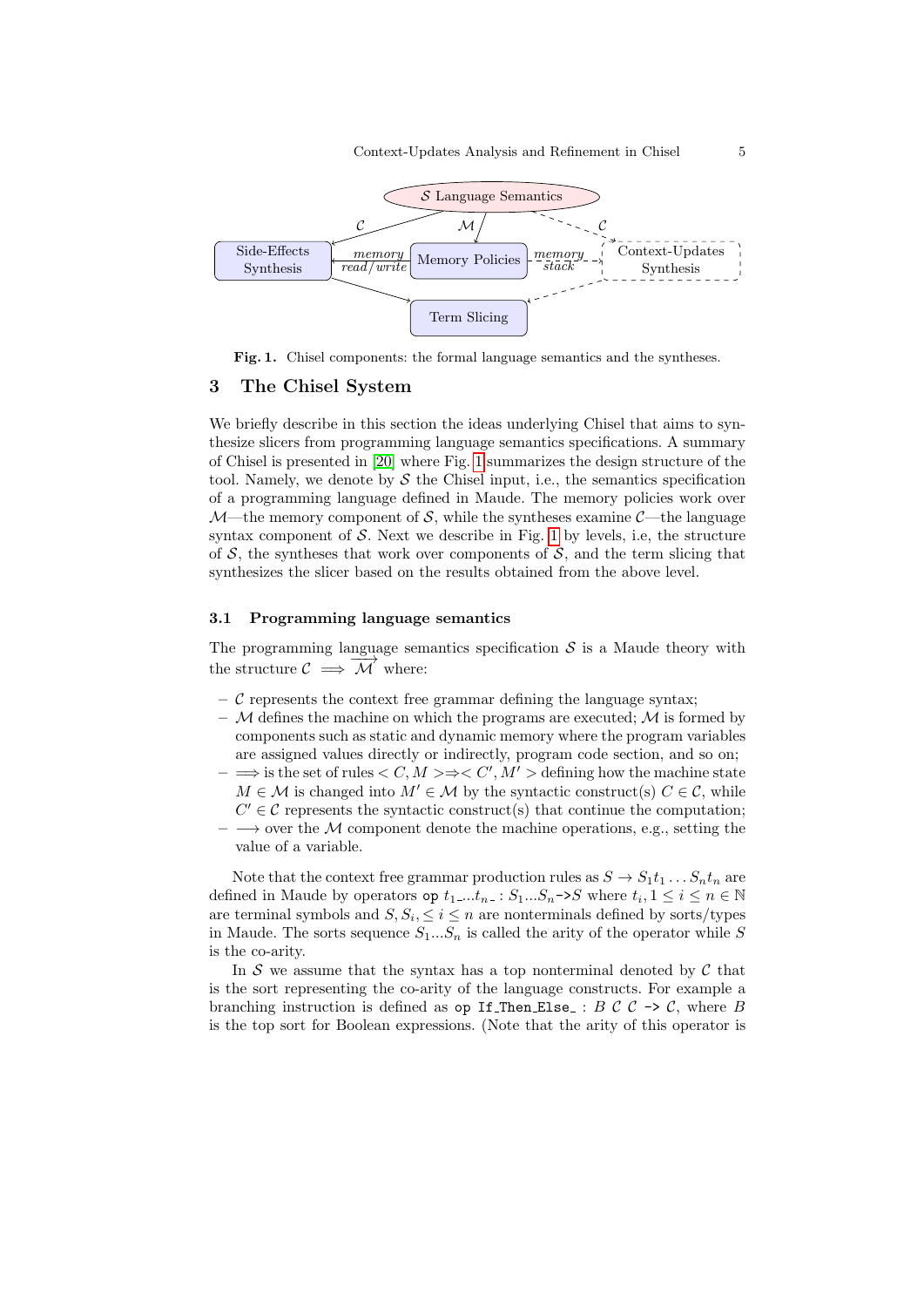$B \mathcal{C} \mathcal{C}$ , while the co-arity is  $\mathcal{C}$ .) Hence, the language instructions are assumed to be defined in  $S$  by operators with the  $C$  co-arity. Consequently, the context free grammar denoted by  $C$  is equipped with a parser provided by Maude that transforms a program  $p$  into the associated parse tree  $t_p$  which in rewriting is called a term (of sort C). Also, an example of rules in  $\implies$  denoting the command of the branching instruction is:

crl [If1] : < If be Then C Else C',  $m$  > => < skip,  $m'$ ' > if  $\langle$  be,  $m \rangle \Rightarrow \langle T, m' \rangle / \langle C, m' \rangle \Rightarrow \langle \text{skip}, m' \rangle$ crl [If2] : < If be Then C Else C',  $m$  > => < skip,  $m'$ ' > if  $\langle$  be,  $m \rangle \Rightarrow \langle F, m' \rangle / \langle C', m' \rangle \Rightarrow \langle$  skip,  $m'' \rangle$ .

where the rule labeled [If1] is executing the Then branch containing the code  $C$  if the condition be evaluates in the memory  $m$  to the true value T and the rule labeled [If2] is executing the Else branch containing the code  $C'$  if the condition be evaluates in the memory m to the false value F.

The machine representation in S is given by  $\overrightarrow{M}$  where, for example, the static memory component is defined by an operator which lists elements of sort W representing pairs of the variables (of sort  $Var$ ) with the values (of sort Val). Note that the pairs are defined by another operator of arity Var Val and coarity W. The changes in the machine are denoted by  $\longrightarrow$  representing a set of operators and their associated equations or rewrite rules that specify how the machine internals are working. For example, a variable look-up in the static memory is defined by an operator op  $\lfloor \cdot \rfloor$  : W Var  $\rightarrow$  Val defined by an equation or a rewrite rule that identifies the pair  $pr$  in the static memory  $w: W$  containing the variable  $v : Var$  as first element and returns the second element of pr that represents the value  $n : Val$  associated to  $v$  in  $w$ .

## <span id="page-5-0"></span>3.2 Memory policies and syntheses

By a memory policy mp we understand a subset of memory operators  $\mathcal{M}(mp)$  =  ${\sigma : w \to s \mid o \in \mathcal{M} \text{ s.t. } mp(\overrightarrow{o})\}, \text{ where } mp \text{ is a property of the arity and co$ arity of o and of  $\overrightarrow{\phi}$ , i.e., the rules matching the operator o. Note that s denotes a sort while w denotes a list of sorts. Also, given a rewrite rule or equation  $[r] : lhs \to rhs$  where r is the rule label, lhs, rhs are terms in M then  $r \in \overrightarrow{O}$  iff the operator  $o$  is a subterm of lhs. For example, *memory-read* policy  $\mathcal{M}(read)$ is the set of operators in  $\mathcal M$  that contain in their arity the sort for variables  $Var$ and for static memory  $W$  and in their co-arity the sort for values Val. A memorywrite operator  $o_w \in \mathcal{M}(write)$  contains in its arity sorts for static memory W, variables  $Var$ , and values  $Val$ , and in its co-arity the static memory sort  $W$ . Moreover, any  $r \in \overrightarrow{o_w}$  replaces in *rhs* the value parameter of the operator  $o_w$ from lhs into the static memory pair containing the variable. The read/write memory policies are presented in [\[19\]](#page-16-5).

The syntheses analyze  $\Longrightarrow$ , the semantics rules in S, in order to identify the subset of instructions in  $\mathcal C$  that induce a certain change pattern in the memory. The memory change pattern is defined by a combination of memory policies.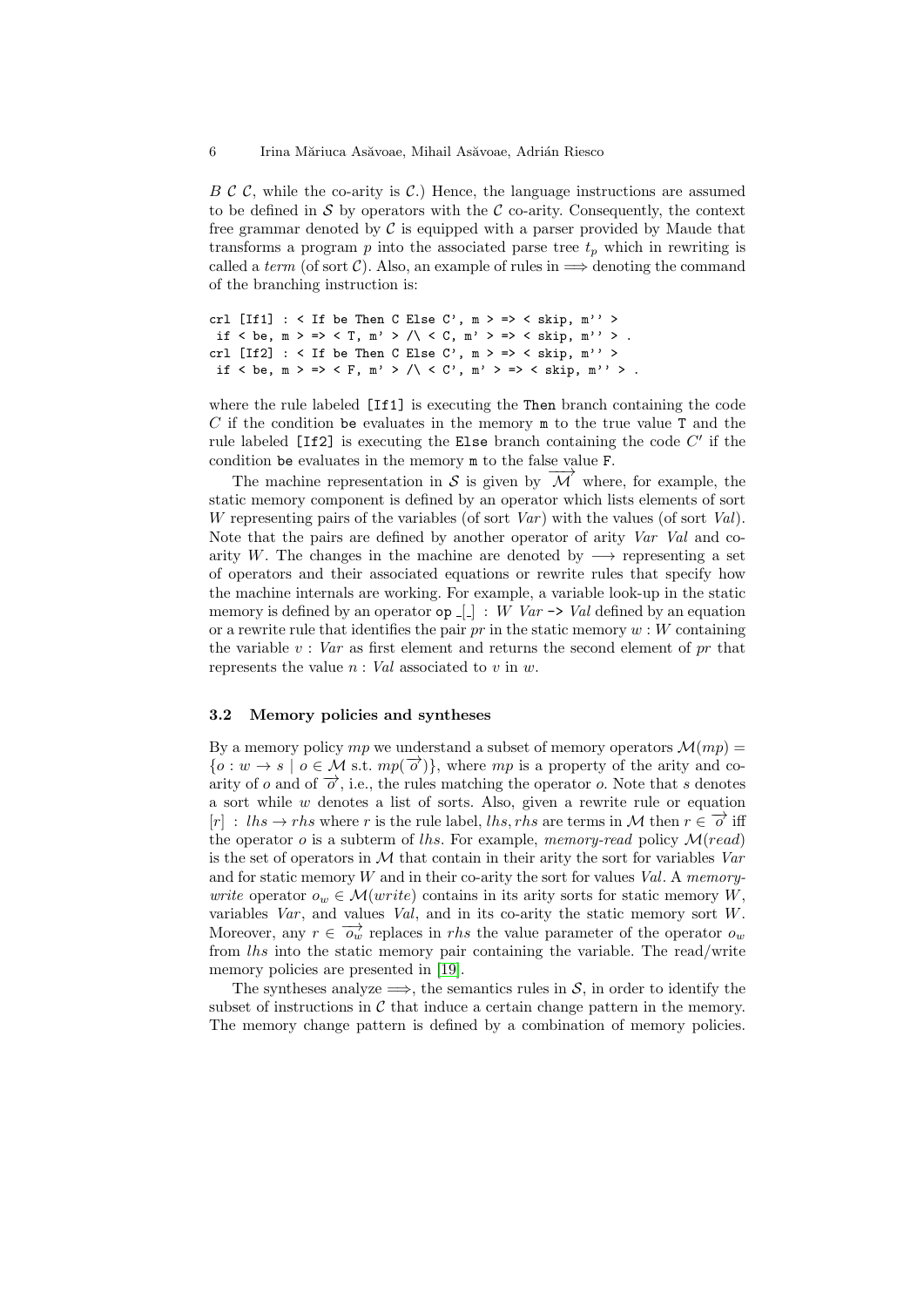The main assumption of the synthesis methodology is that rules  $r_c$  in  $\implies$  trigger rules  $r_M$  in  $\overline{\mathcal{M}}$ . If  $r_M \in \overline{\mathcal{M}}$  follows the assumed memory change pattern (i.e., the memory policies combination) then the instruction  $i \in \mathcal{C}$  that matches the triggering rule  $r_c \in \Rightarrow$  is selected by the synthesis. For example, in [\[18\]](#page-16-4) we describe the side-effects synthesis defined as the set of instructions  $i$  that *may* trigger a memory write for some variable subterm in i, which we denote as destination variable, and memory reads for other subterms, which we denote as sources. In [\[19\]](#page-16-5) we describe a follow-up methodology that identifies the source-destination subterms in i by following backwards the subterm dependencies between  $r_{\mathcal{M}}$  and  $r_{\mathcal{C}}$ .

#### 3.3 Term analysis

Program slicing takes as input a program p and a *slicing criterion S* consisting of a set of program variables that are considered the initial side-effect destinations. In the *first step* all the instructions in p that have some element of  $S$  as a sideeffect destination are added to the slice sp. Next, p is traversed with a fix-point algorithm that adds to S the side-effect sources in  $sp$  and repeats the first step until  $S$  is saturated. In Chisel we implement a state-of-the-art interprocedural slicing algorithm introduced in [\[10\]](#page-15-14) that uses call graph information to produce a more precise slice sp. This part of Chisel is described in [\[3\]](#page-15-3). However, for preserving the genericity of the tool, the call graph had to be inferred from  $S$ . Until now we assumed the call graph node patterns as given by the user where by call graph node patterns we understand the function call instructions that represent the source nodes in the call graph. In the current work we give the methodology for identifying call graph node patterns as context-updates.

## <span id="page-6-0"></span>4 Context-updates Definition and Characterizations

In this section we give the definition of context-updates and present two (static and dynamic) characterizations for this notion. The static characterization analyzes  $S$  to extract the context-updates while the dynamic characterization executes the semantics  $S$  for the same purpose.

**Definition 1.** A context-update is a ground term of S that instantiates an instruction which identifies a unconditional non-sequential control-flow in some program  $p$  in  $S$ . The context-updates is the set of syntactic constructs that match a context-update in some program:

 $CU := \{i \in C \mid \exists p \in C \text{ a ground term s.t. } \exists \theta \text{ a ground substitution s.t. } \exists \theta \text{ a ground substitution s.t. } \exists \theta \text{ a minimal substitution s.t. } \exists \theta \text{ a minimal substitution s.t. } \exists \theta \text{ a minimal substitution s.t. } \exists \theta \text{ a minimal substitution s.t. } \exists \theta \text{ a minimal substitution s.t. } \exists \theta \text{ a minimal substitution s.t. } \exists \theta \text{ a minimal substitution s.t. } \exists \theta \text{ a minimal substitution s.t. } \exists \theta \text{ a minimal substitution s.t. } \exists \theta \text{ a minimal solution s.t. } \exists \theta \text{ a } \theta \text{ a } \theta \text{ a } \theta \$  $\theta(i) \prec p$  and  $\theta(i)$  context-update}

where a ground substitution replaces the nonterminals in the production rule of the context free grammar denoted by  $\mathcal C$  with words in the language of  $\mathcal C$ , while given two words  $w_1, w_2$  we have  $w_1 \prec w_2$  if  $w_2 = w w_1 w'$ .

Note that  $C$  is a part of  $S$  hence we use the complementary terminology terms instead of words while  $\prec$  is the subterm relation.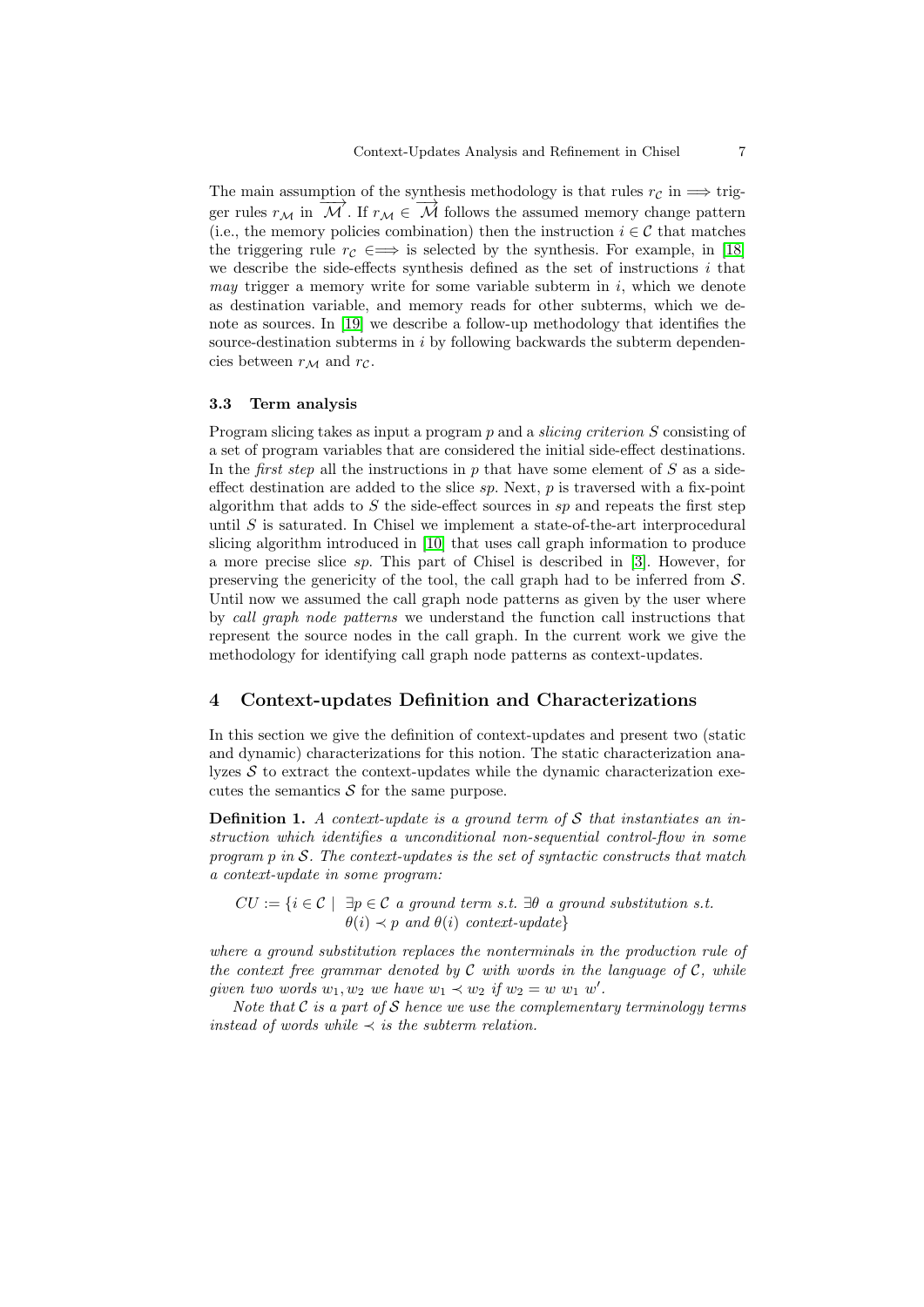The *static characterization* of CU relies on the observation that in imperative languages with local memory (i.e., the class of languages we consider) the function call instructions need to save the local context, i.e., a part of the static memory state. Standardly, the local context is saved on a stack structure due to the fact that the rules  $\implies$  behave as the transition rules in a pushdown system  $\mathcal P$  where  $\mathcal M$  represent the states in  $\mathcal P$ . Our assumptions regarding to the structure of the semantics  $\mathcal{S}$ , i.e., the separation between the language syntax and the machine, induce the static characterization:

**SC:** The context-updates of the programming language specified by  $S$  is a subset of instructions in  $\mathcal C$  that *must* trigger a memory stack change:

$$
SC := \{ i \in C \mid \forall rc \in \implies
$$
  
if  $i \ll lhs(r_C)$  then  $\exists r_M \in \mathcal{M}(stack)$  s.t.  $r_C$  triggers  $r_M$ 

where  $t_1 \ll t_2$  defines the unification relation, i.e., a set of substitutions  $\phi$ s.t.  $\phi(t)$  is a subterm of  $t_2$  and  $\mathcal{M}(stack)$  is the instantiation of  $\mathcal{M}(mp)$ with a stack memory policy.

Note that SC produces an overapproximation of CU due to the abstract nature of the unification and the stack memory policy.

The dynamic characterization of CU relies on testing the semantics  $S$  by executing programs from a test set  $TP$  using certain testing technique(s)  $Test Tech$ to generate input states  $In(p)$  for any  $p \in TP$ . Namely, given a set TP of test programs  $p \in \mathcal{C}$ , TestTech : TPS  $\rightarrow In(\mathcal{M})$  is a function that for each program  $p \in TP$  provides a set of initial states that execute p in S, i.e.,  $In(p) = \{m_0 \in \mathcal{M} \mid \exists m \in \mathcal{M} \prec p, m_0 \geq \Rightarrow \leq \emptyset, m \geq \}$ . We denote by  $\Pi_p = {\pi_p \mid \exists m_0 \in In(p) \text{ s.t. } \pi_p = \langle p, m_0 \rangle \Rightarrow \langle \emptyset, m \rangle}$  the executions traces of the program  $p$  from the initial states  $In(p)$ . Furthermore, we denote  $L_p = [i_1 \dots i_n]$  the list of instructions  $i_k \in \mathcal{C}, \forall 1 \leq k \leq n$  obtained by a preorder traversal of  $t_p$ –the tree term associated by parsing to the program p. The dynamic characterization exploits the fact that  $S$  is an executable formal semantics as follows:

**DC:** Assuming that for any execution trace  $\pi \in \Pi_p$  (of length  $|\pi|$ ) exists the segmentation  $\pi \stackrel{L_p}{=} w_1 \dots w_n$  such that  $w_i$  is a segment of  $L_p$  then the context-updates are the separator instructions:

$$
DC := \{ i \in \mathcal{C} \mid \exists p \in TP, \forall \pi \in \Pi_p \text{ s.t. } \pi \stackrel{L_p}{=} w_1 \dots w_n \text{ and } i \in \pi \text{ then}
$$
  
\n
$$
\exists 1 \le j \le n, \exists 0 \le a_j < b_j < |\pi| \text{ s.t.}
$$
  
\n
$$
w_j = \pi(a_j)\pi(a_j + 1)\dots\pi(b_j) \text{ and } i = \pi(b_j) \}
$$

Hence,  $DC$  is the set of instructions that appear at the end of some segment  $w$ of  $L_p$  in every program execution  $\pi$  that contains them.

Note that DC produces an underapproximation of CU due to the fact that  $TP$  is a subset of all programs in C and  $Test Tech$  produces a subset of all possible program executions. In Sections [5](#page-8-0) and [6](#page-11-0) we present details of SC and DC, respectively.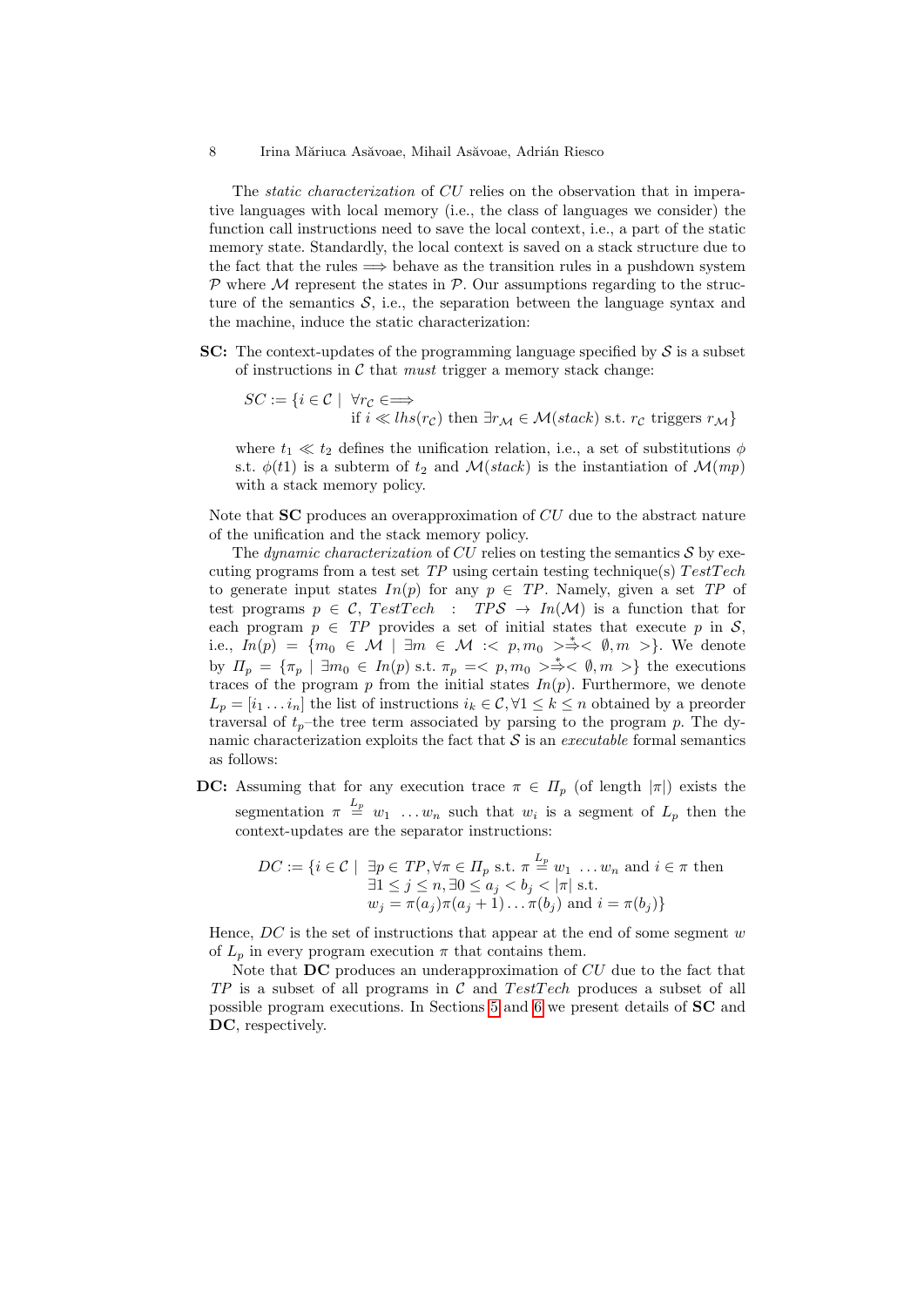## <span id="page-8-0"></span>5 Context-updates Synthesis

In this section we present our approach towards discovering context-updates based on their static characterization SC.

The methodology we propose for context-updates overapproximation follows the methodology described in the Section [3.2.](#page-5-0) Namely, we firstly apply sort-based patterns to define a memory policy that identifies stack structures/memory operators or, short, memory-stacks. Secondly, using the memory-stacks we construct a tree  $\mathcal T$  based on  $\implies$  to discover the set  $\mathcal O$  of language constructs that must use the memory-stacks. We call  $\mathcal T$  a hyper-tree and we give in this section an example of such hyper-tree.

The stack memory policy determines  $\mathcal{M}(stack)$  where  $stack(\overrightarrow{\sigma})$  property first requests that  $o$  is a non-commutative operator with the arity  $S S$  and coarity S, where S is a sort in  $\mathcal M$ . Moreover, we have two patterns we search for: explicit and implicit. The explicit memory-stack policy requests that all the rules in  $\vec{\sigma}$ ) either add or substract one element. The implicit pattern uses the conditional rules over the language semantics to produce memory-stacks. The implicit pattern is produced by the Maude's evaluation semantics that uses a an evaluation stack for conditional rules. Namely, the evaluation of the conditional rule's body (i.e., the statement between the crl and if keywords) is postponed until the evaluation of the rule's condition (i.e., the statement after if keyword) is completed.

Example 1. We present in this example the memory specification for WhileFun– an imperative language with assignment, conditional, loops, local variables, an input/output buffer, and function calls [\[9](#page-15-2)[,3\]](#page-15-3). Assuming we have defined the syntax for the language in a module WHILE-SYNTAX (which includes definitions for variables, Boolean values, and numeric values), the module MEMORY imports this module and defines the sorts Env for the environment, which maps variables to values, and ESt for a stack of environments, which will be used when a new context is required:

```
fmod MEMORY is
 pr WHILE-SYNTAX .
 sorts Env ESt .
 subsort Env < ESt .
  ...
```
where the subsort indicates that a single environment states for a singleton stack, i.e., the environment type is a subtype of the environments' stack . Constructors of these sorts are defined by using op and the attribute ctor. In this case, we define the empty environment (mt); a single assignment, which receives a variable and a value (underscores are placeholders); and the composition of environment, defined with empty syntax and defined as commutative and associative and having mt as identity:

```
op mt : -> Env [ctor] .
op _=_ : Variable Value -> Env [ctor] .
op __ : Env Env -> Env [ctor comm assoc id: mt] .
```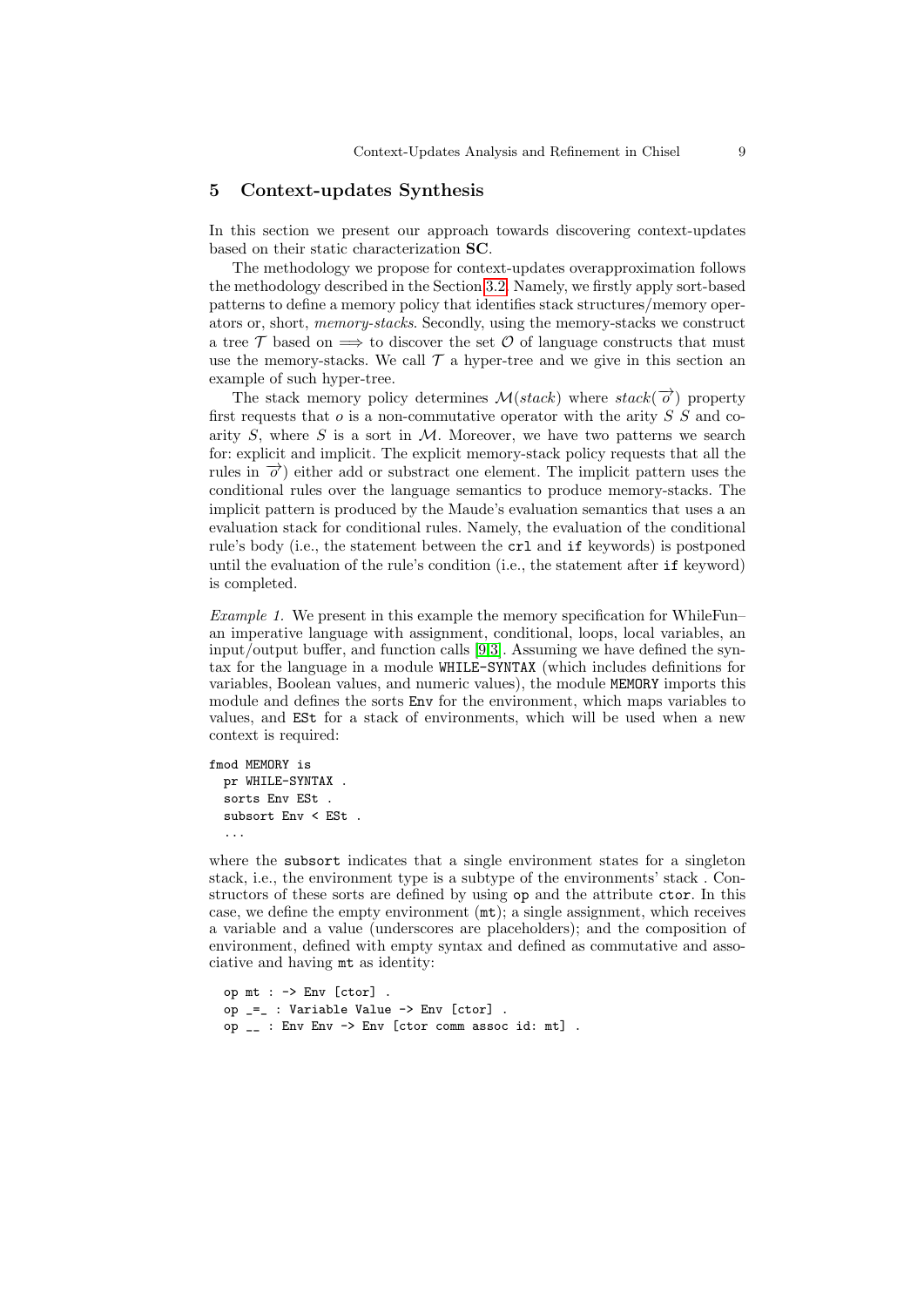Similarly, the stack is built by putting together stacks with the \_|\_ operator:

op \_|\_ : ESt ESt -> ESt [ctor assoc] .

The operator  $\lfloor \cdot \rfloor$  follows the explicit memory-stack policy and it will be used in the context-update synthesis, as described next in Example [2.](#page-10-0) The memory module also contains functions for variables' update, variables' look-up, and new variables allocation.

The synthesis of a set  $\mathcal O$  of context-updates relies on the construction of a hyper-tree of rules and is similar to the side-effects synthesis described in [\[18\]](#page-16-4). The difference here is the fact that at the leaves level we now use a different memory policy (the memory-stack policy) to filter the paths leading to contextupdates and we use a *must* strategy, i.e., all rules in  $\implies$  matching an instruction have to contain in their associated subtree a memory-stack. The algorithm implementing this in Chisel is defined by the operator traverseHypertree in Fig. [2:](#page-9-0)

```
op traverseHypertree : Module QidSet TermList ContextUpdates HypertreeTraversalResult
                           -> HypertreeTraversalResult .
eq traverseHypertree(M, none, TL, CU, HTR) = HTR .
ceq traverseHypertree(M, Q ; QS, TL, CU, HTR) = traverseHypertree(M, QS, TL, CU, HTR')
 if Q in CU /\
    HTR' := add2orange(Q, HTR)ceq traverseHypertree(M, Q ; QS, TL, CU, HTR) = traverseHypertree(M, QS, TL, CU, HTR)
if traversed?(Q, HTR) .
ceq traverseHypertree(M, Q ; QS, TL, CU, HTR) =
           if allOrange?(HTR') and not emptyHypernode(M, COND, (T, TL))
           then add2orange(Q, HTR')
           else add2olive(Q, HTR')
           fi
 if COND := getCondition(M,Q) /\ not Q in CU /\ not traversed?(Q,HTR) /\ T := getLHS(M,Q) /\
    HTR' := traverseCond(M, COND, (T, TL), CU, setAllOrangeVar(true, HTR))
op traverseCond : Module Condition TermList ContextUpdates HypertreeTraversalResult
                     -> HypertreeTraversalResult .
eq traverseCond(M, nil, TL, CU, HTR) = setAllOrangeVar(false, HTR) .
eq traverseCond(M, T = T' /\ COND, TL, CU, HTR) = traverseCond(M, COND, TL, CU, HTR) .
eq traverseCond(M, T := T' /\ COND, TL, CU, HTR) = traverseCond(M, COND, TL, CU, HTR) .
eq traverseCond(M, T : S /\ COND, TL, CU, HTR) = traverseCond(M, COND, TL, CU, HTR) .<br>ceq traverseCond(M, T => T' /\ COND, TL, CU, HTR) = combineHypernodes(HTR', HTR'')
 if TV := frashTerm(T) / \lambdaQS := getRulesUnifying(M, TV, getRls(M), TL) /\
HTR' := traverseHypertree(M, QS, TL, CU, HTR) /\
    HTR'' := traverseCond(M, COND, TL, CU, setAllOrangeVar(true, HTR')) .
```
<span id="page-9-0"></span>Fig. 2. The traverseHypertree operator in Chisel.

The operator in Fig. [2](#page-9-0) computes the set of basic syntactic language constructs that must be context-updates, by inspecting the conditions and the right-hand side of each rewrite rule in  $\mathcal C$  represented here as  $Q$ , i.e., the rule label. The operator unfolds the rewrite rules into the hyper-tree  $\mathcal T$  with children nodes representing lists of rules that unify with subterms of Q's conditions (each subterm of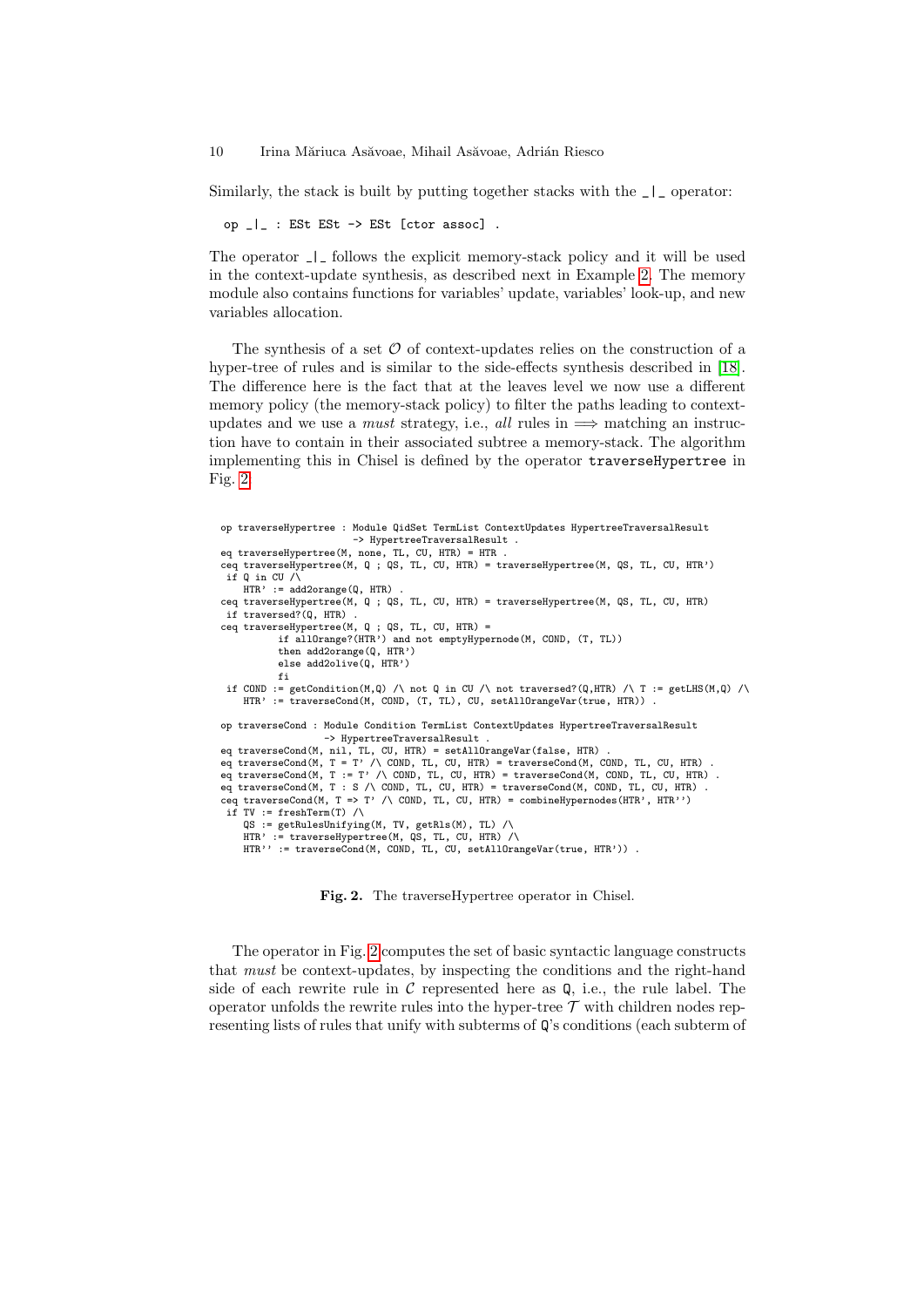Q unifies with a particular node). The traversalHypertree operator goes horizontally in  $\mathcal T$  if there is no subtree rooted in the current  $\mathbb Q$  node. Otherwise, when  $\mathbf Q$  is the root of a subtree in  $\mathcal T$  (e.g., when the rule  $\mathbf Q$  is conditional), the traversal goes vertically via the operator traverseCond. The traversalHypertree operator assigns each rule label Q to a particular set, either orange or olive, where these sets are defined as follows:

 $\texttt{orangeSet} := \{\texttt{Q} \in \textit{nodes}(\mathcal{T}) \mid \exists \texttt{Q}' \in \textit{subtree}(\texttt{Q}, \mathcal{T}) : \texttt{Q}' \in \texttt{ContextUpdates}\}$ oliveSet :=  $\{Q \in nodes(\mathcal{T}) \mid \forall Q' \in subtree(Q, \mathcal{T}) : Q' \notin ContextUpdates\}$ 

The orangeSet contains Qs that are the root of a subtree containing contextupdates while oliveSet is context-updates free. Note that the termination of the algorithm in Fig. [2](#page-9-0) is ensured by the fact that the specification  $S$  has a finite number of rules, and that any rule in  $T$  that was already added to either orange or olive set is not unfolded anymore. We give next an example that provides the intuition about the synthesis process.



<span id="page-10-1"></span>Fig. 3. The hyper-tree constructed for WhileFun.

<span id="page-10-0"></span>*Example 2.* The first part of the hyper-tree  $\mathcal{T}_{\text{WhileFun}}$ , constructed for WhileFun semantics, is depicted in Fig. [3.](#page-10-1) The memory-stack operator discovered here at the leaves level is  $\Box$  that is obtained by the explicit memory-stack policy. The root of  $\mathcal{T}_{\text{WhileFun}}$  contains the language constructs C where we show first CallF the rule label that specifies the semantics of a function call such as:

```
crl [CallF] :
 < Call fn(actPrms), st, rwb, fs > => < skip, st'', rwb', fs >
 if fn(Prms){ C } fs' := fs /\ < actPrms, st > => vals /\
    st' := assignPrms(actPrms, Prms, st | mt) /\
    \langle C, st', rub, fs \rangle \Rightarrow \langle skip, st' \rangle | lenv', rub', fs \rangle
```
The first condition in the rule CallF extracts the function definition from the function set fs by means of a matching condition; the second condition evaluates the arguments passed to the function; the third condition uses the function assignPrms (listed below) to bind the parameters to the values previously obtained; and the fourth condition evaluates the body of the function in the new stack of environments.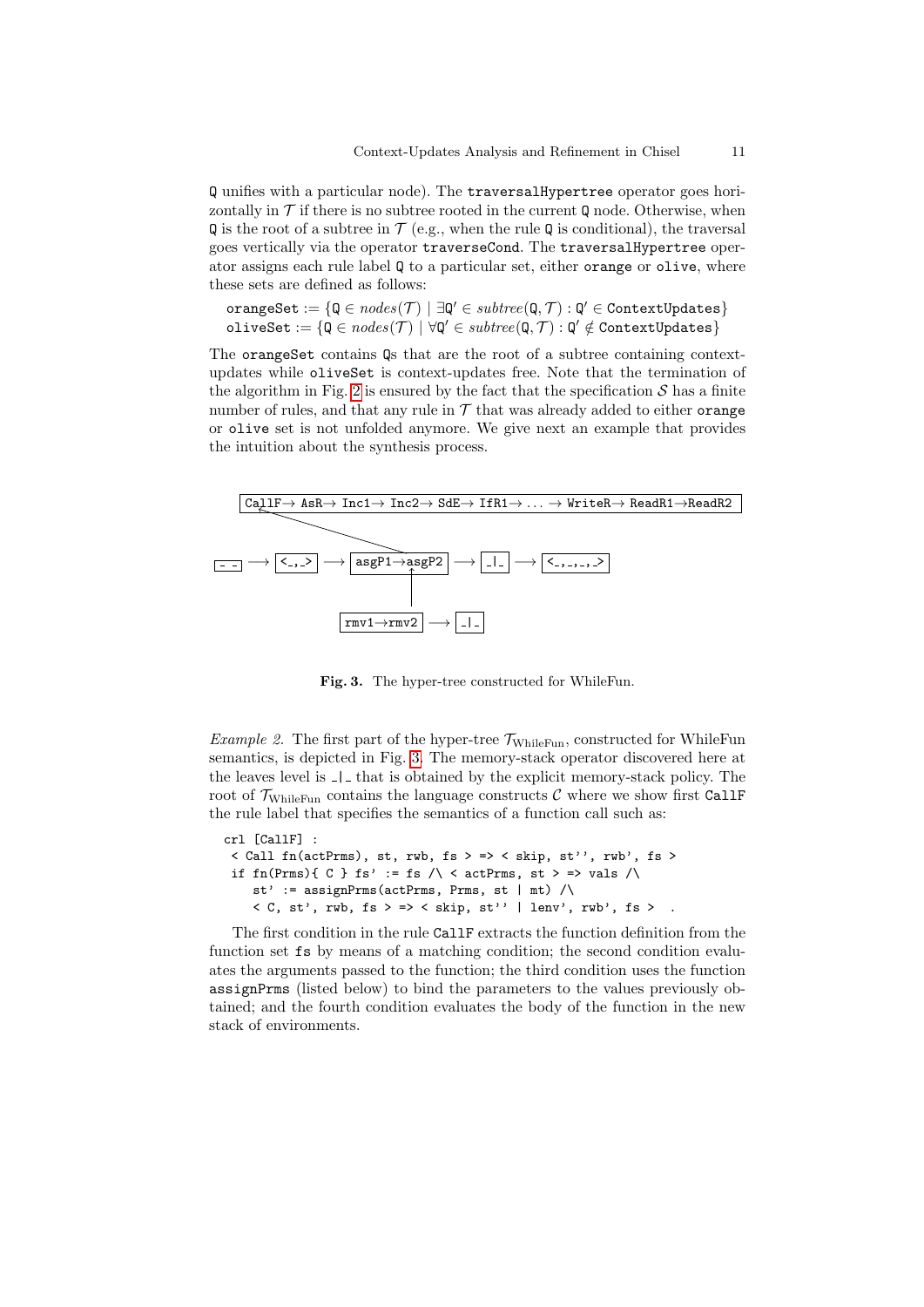

<span id="page-11-1"></span>Fig. 4. The code list  $L_p$  (iii) for the program p (i) and parsed program term  $t_p$  (ii).

```
op assignPrms : ExpL VarL ESt -> ESt .
eq [asgP1] : assignPrms(nv, nv, ro) = ro .
eq [asgP2] : assignPrms((N,EL), (X,VVs), mu | ro) =
              \text{assignPrms}(EL, VVs, mu | remove(ro, X) (X = N)).
```
# <span id="page-11-0"></span>6 Context-updates Refinement

This section describes how the dynamic characterisation of context-updates is implemented and used for the refinement of the set  $O$  obtained by the contextupdates synthesis.

First, similarly to the stack memory policy, we detect syntactic constructs that produce code sequencing. Namely, a sequencing syntactic construct is defined by a non-commutative operator with arity  $\mathcal{C} \mathcal{C}$  and co-arity  $\mathcal{C}$ . For example, in WhileFun a sequencing operator is  $\therefore$ .

We recall that the a program  $p$  is parsed into a term tree  $t_p$  based on context free grammar defined by C. We define the *code list*  $L_p$  as the flattening of p into a list of instructions (i.e., unit elements in  $C$ ) obtained by the preorder traversal of  $t_p$ 's subtrees that represent the children of some sequencing operator in  $t_p$ . In Fig. [4](#page-11-1) (i) and (ii) we give an example of a program  $p$  and the associated tree  $t_p$ , respectively, while (iii) describes the list  $L_p$ .

Also, we denote by  $[L_p]_{fn}$  the set function definitions in p:

$$
\{L_p(k)...L_p(k+n-1) \mid L_p(k) \in \mathcal{C}_{fn} \text{ and } (L_p(k+n) \in \mathcal{C}_{fn} \text{ or } L_p(k+n) = \epsilon) \text{ and } \forall i = k+1...k+n-1 : L_p(i) \notin \mathcal{C}_{fn}\}
$$

where  $L_p(i)$  represents the *i*-th element of the list  $L_p$  and  $C_{fn}$  is the set of program constructs representing function declarations.

Second, given a set of execution traces  $\Pi_p$  of a program p, as defined in Section [4,](#page-6-0) we denote its elements by  $\varpi$ , i.e., an execution path of p w.r.t. S. Furthermore, we denote by  $\pi$  the filtering of  $\varpi$  w.r.t. the application of the rules in  $\implies$ . Namely, we only preserve in  $\pi$  the terms  $\varpi_i$  which match the lhs of a rule in  $\implies$ . The executions traces  $\varpi$  and their filtering into  $\pi$  are obtained using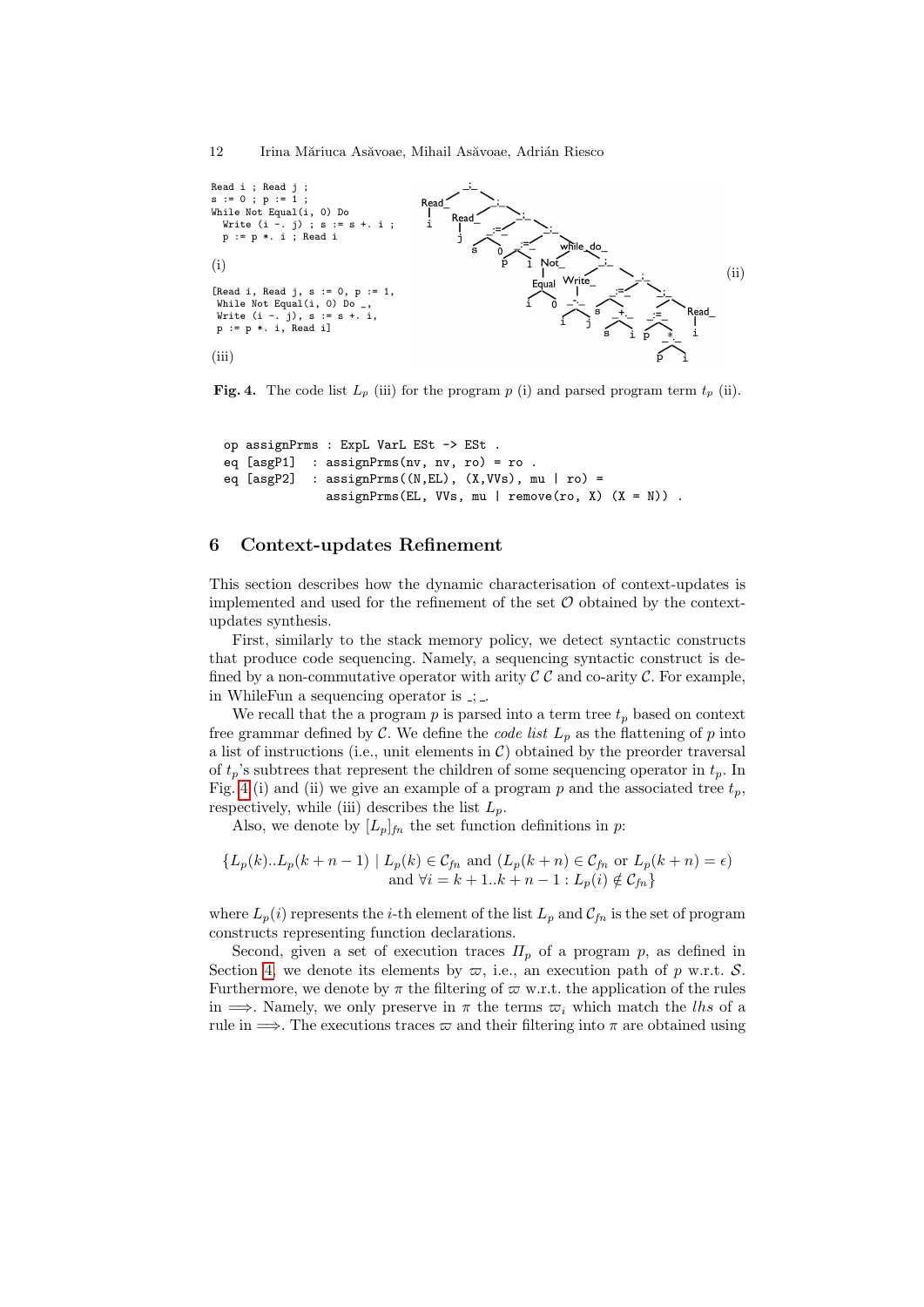the Maude debugger tool [\[17\]](#page-16-11). We use the standard notation for  $\pi$ , namely  $|\pi|$ represents the length of the path, while  $\pi_i, i \in \{0, \ldots, |\pi|\}$ , represents the *i*-th element of the path. Note that  $\pi_0$  is  $\epsilon$ , the empty execution list.

**Definition 2.** The property  $\varphi$  w.r.t.  $\Pi_p$  is defined as follows:

$$
\forall \varsigma \in \mathcal{O}, \ \forall \varpi \in \Pi_p, \pi := \text{filter}_{\mathcal{C}}(\varpi), \ \forall i \in 1..|\pi| : \pi_i = \varsigma \implies (\pi_{i-1}\pi_i \in L_p \implies \varsigma \in \mathcal{O}_r) \land \pi_{i-1}\pi_i \notin L_p \land (\pi_{i-1}, \pi_i) \in [L_p]_{fn}) \implies \varsigma \in \mathcal{O}_g) \land \pi_{i-1}\pi_i \notin L_p \land (\pi_{i-1}, \pi_i) \notin [L_p]_{fn}) \implies \varsigma \in \mathcal{O}_f)
$$

Finally, based on DC, the dynamic characterization of context-updates, the definition of the property  $\varphi$  identifies separator instructions  $\varsigma$  into the sets  $\mathcal{O}_f$ (i.e., the separators that delimitate words pertaining to different functions in  $L_p$ ) and  $\mathcal{O}_q$  (i.e., the separators that delimitate words pertaining to the same function). The remaining operators are residual, part of  $\mathcal{O}_r$ , and are obtained in  $\mathcal O$  due to the overapproximating character of the context-updates synthesis. Note that the residues  $\mathcal{O}_r$  are constructs that may execute in programs' sequential order given by  $L_p$ ; the gotos  $\mathcal{O}_q$  and function calls  $\mathcal{O}_f$  are constructs that break the sequential order for either jumping inside the current function body, or to another function, respectively. If the sets  $\mathcal{O}_r$ ,  $\mathcal{O}_q$ , and  $\mathcal{O}_f$  do not form a partition we use the remaining elements in  $\mathcal O$  to signal counterexamples for the contextupdates inference phase.

Next we describe the sets  $TP$  of benchmark tests, the function  $TestTechn$ used for the experimental semantics WhileFun and MIPS.

#### 6.1 Experiments in Chisel

We evaluate our technique for dynamic characterization of context-updates on a set of programs  $TP$  provided by a real-time systems benchmark called Pa-paBench [\[15\]](#page-15-15). The  $Test Tech$  function used to generate input test is based on a path coverage testing provided by the tool PathCrawler [\[12\]](#page-15-11). Next, we present the PapaBench benchmark forming the set  $TP$ , followed by the combined workflow of Chisel and PathCrawler where PathCrawler is used to generate the input states  $In(p), \forall p \in TP$  and Chisel uses the Maude debugger to produce the execution traces  $\Pi_p$ ,  $\forall p \in TP$  which are later used with  $\varphi$  and  $L_p$  to refine the set of context-updates  $\mathcal O$  obtained by **SC**.

PapaBench is extracted from a real-time design for an Unmanned Aerial Vehicle (UAV) application. The code presents the characteristics of an avionics application, and by extension, of a real-time design. First, it is modular at both structural and functional code levels; in this latter case there are several (exclusive) functional modes. Second, it contains a global scheduling to handle the high-level interleaving of the different functionalities. PapaBench has two communicating applications: a command management called fly\_by\_wire and a navigation management called autopilot. The functionalities are referred to as tasks and both these applications execute these tasks in control loops (i.e.,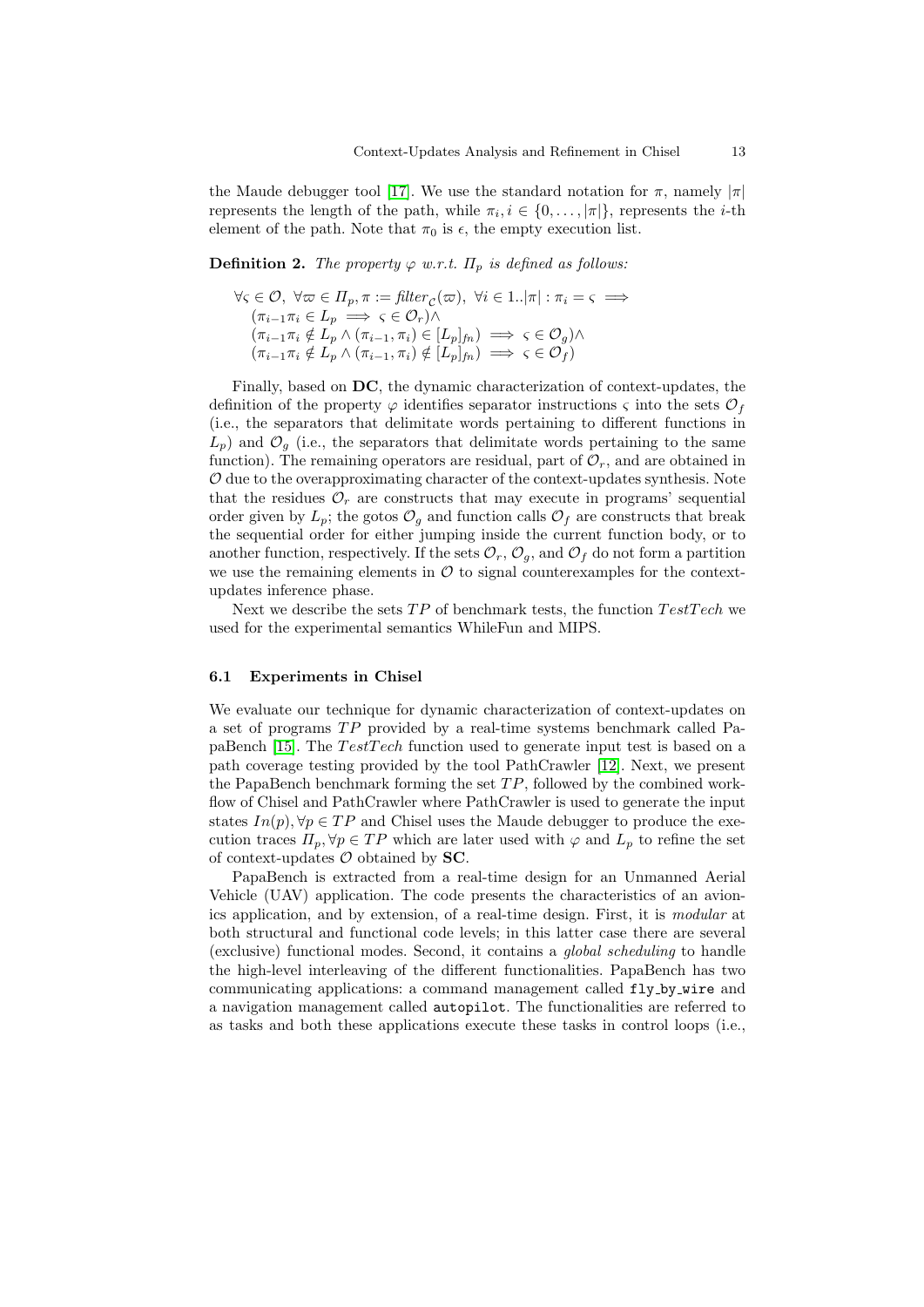| Application     | LOC        | LOC    | #<br>$\rm Vars$ | #<br><b>Test</b> | #Total | <b>Branch</b>  |
|-----------------|------------|--------|-----------------|------------------|--------|----------------|
| fly_by_wire     | (WhileFun) | (MIPS) |                 | cases            |        | paths coverage |
| T <sub>1</sub>  | 119        | 534    | 19              | 54               | 75     | 95.45%         |
| T2              | 59         | 329    | 21              | 11               | 14     | 100%           |
| T <sub>3</sub>  | 82         | 501    | 26              | 37               | 40     | 92.86%         |
| T4              | 50         | 235    | 15              | $60*$            | $>15*$ | $>50\%$ *      |
| T5              | 66         | 453    | 16              | 27               | 27     | 92.86%         |
| Application     | LOC        | LOC    | $#$ Vars        | #<br>Test        | #Total | Branch         |
| autopilot       | (WhileFun) | (MIPS) |                 | cases            | paths  | coverage       |
| T6              | 306        | 1329   | 31              | 173              | 236    | 87.50%         |
| T7              |            |        |                 |                  |        |                |
|                 | 57         | 426    | 19              | 181              | 183    | 100%           |
| T8              | 54         | 219    | 13              | 48               | 72     | 100%           |
| T9              | 87         | 617    | 32              | 59               | 97     | 100%           |
| T <sub>10</sub> | 102        | 1002   | 25              | 60               | 90     | 95%            |
| T11             | 15         | 90     | 10              | 11               | 11     | 100%           |
| T12             | 49         | 363    | 23              | 78               | 102    | 100%           |

<span id="page-13-0"></span>Fig. 5. Refinement phase - testing coverage for PapaBench tasks using PathCrawler. \*Test cases from multiple runs of PathCrawler.

the so-called *global schedulings*). The application fly\_by\_wire has the following five tasks: T1 - receive radio commands, T2 - send data to autopilot, T3 - receive data from autopilot, T4 - transmit servos and T5 - check failsafe. The application autopilot has the following eight tasks: T6 - manage radio commands, T7 - control stabilization, T8 - send data to fbw, T9 - receive gps data, T10 control navigation, T11 - control altitude, T12 - control climb and T13 - manage reporting. Also, each application serves three interrupts, which are not of concern in the overall evaluation.

Semantically, PapaBench features two interacting functionality modes: manual and automatic. In the manual mode, the execution of the radio command task T1 triggers the task T2 responsible with data transmission to the autopilot application. In turn, autopilot analyzes this data and responds to the fly\_by\_wire application (i.e., task T8) the necessary information on the radio commands, task T6 and the flight stabilization, task T7 for processing and issuing commands, in tasks T3 and T4. The autopilot triggers the automatic mode when it receives GPS coordinates, task T9 and enables navigation, altitude and climb control, tasks T10, T11 and respectively T12. Finally, fly\_by\_wire handles failure checking with task T5 and autopilot uses a parameter report manager, as task T13.

We conduct our experiments on the following settings: we run Chisel with Maude (and Full-Maude) 2.7 on a MacBook Pro 2.5 GHz, 4GB RAM, with PapaBench version 0.4 (for the WhileFun code) and the gcc 4.7.1 cross-compiler to obtain MIPS code (and with sufficient traceability to check the corresponding program slices at the high- and low-levels). The results of the context-updates synthesis in Chisel are refined with the path-coverage testing of PathCrawler.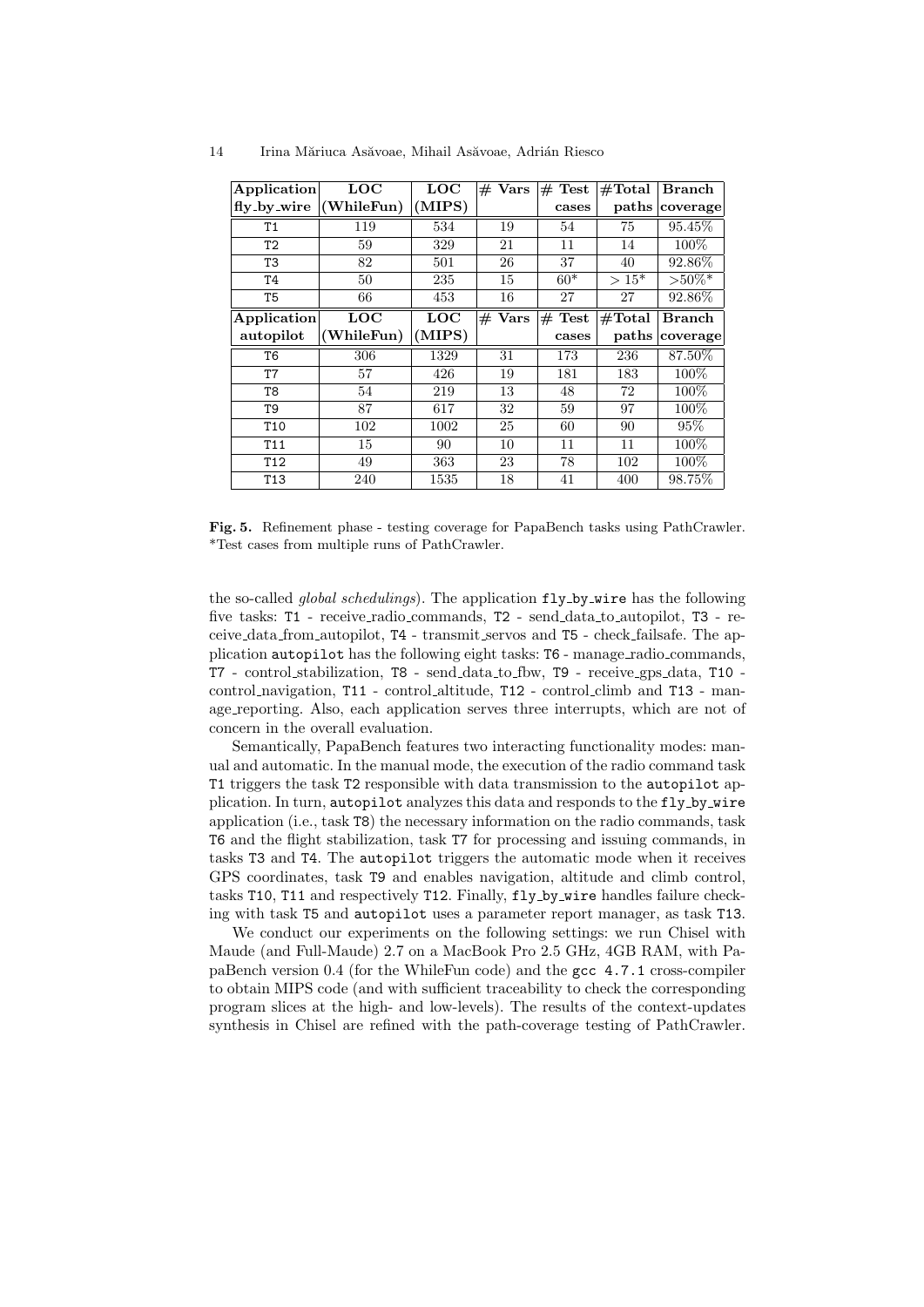Briefly, the PathCrawler tool automatically generates test sets for a subset of C (and hence of our considered WhileFun language) with complete coverage of all feasible execution paths. The path-coverage strategy uses propagation of symbolic values coupled with constraint solving support.

Our context-updates refinement with PathCrawler generates test sets for imperative code and uses gcc without optimizations to obtain test sets for the binary code. We report the path-coverage strategy using PathCrawler on PapaBench, in Fig. [5.](#page-13-0) Whereas code compilation without optimizations does not guarantee the exact preservation of the high-level test statements, in this paper we assume an one-to-one mapping of tests. The last two columns of Fig. [5](#page-13-0) (i.e., Total paths and Branch coverage) show the PathCrawler results on the total number of covered paths and the branch coverage factor for the imperative code. Under the previously mentioned assumption, we consider the same statistics to the MIPS code. The columns Vars and Test cases present the test size and respectively the necessary number of test cases to report path coverage. We use PathCrawler to generate 840 test sets for the 13 tasks of autopilot and fly by wire, with significant branch coverage for all but task T4. In this case, PathCrawler guarantees at least a 50% branch coverage (i.e., certain variables consider restricted domain values) but it fails to return a result for a less constraint variable set. We vary the domain values for several variables and collect multiple instances of PathCrawler on T4 code.

The reduction factors obtained for the context-updates synthesis with pathcoverage refinement are the same (and hence not reported again in Fig. [5\)](#page-13-0) as in [\[4\]](#page-15-13), whereas the path-coverage strategy is more powerful than the rule-coverage strategy. The first results [\[20\]](#page-16-3) on PapaBench required manual annotation of the context-updates. In the current work and its previous draft [\[4\]](#page-15-13) we automatically extract the context-updates set which is then refined with path-coverage and respectively rule-coverage testing. Because the formal language specifications are given as rewriting logic theories, we initially drafted, in [\[4\]](#page-15-13), a testing methodology based on rule-coverage. As such, we randomly generated test cases in an attempt to cover a significant part of the program path (because the rule-coverage is agnostic to the program semantics). For particular programs and with carefully designed set of random test cases, it is possible to cover the exact set of language constructs, as we shown in [\[4\]](#page-15-13). But in general it is difficult to report coverage percentages in the rule-based testing. The current work with path-coverage testing reports, as for [\[4\]](#page-15-13) the exact results for While-Fun while for MIPS the over-approximation at the synthesis phase is too large (the synthesized set of context-updates for MIPS includes most of the language instructions). Hence, the refinement phase, which is under-approximating the synthesized context-updates, is essential for context-updates synthesis in MIPS. As such, PathCrawler offers accurate path-coverage factors to exercise, in a systematic way, the most (if not all) context-updates constructs in the MIPS code.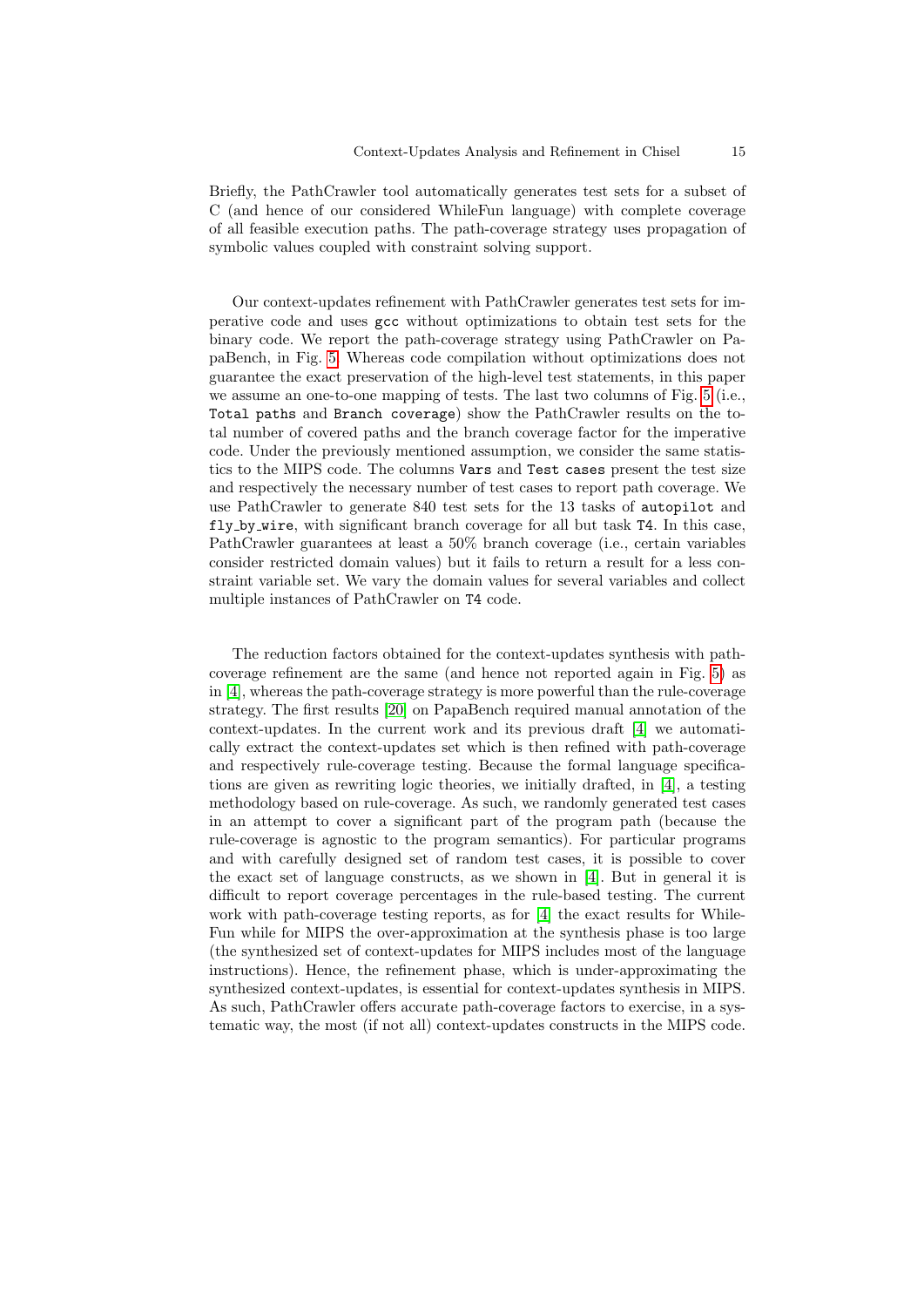# <span id="page-15-4"></span>7 Concluding remarks and future work

In this paper we have presented a generic synthesis method for context-updates synthesis, directly from formal language semantics written in Maude. The synthesis strategy performs a context-updates overapproximation, followed by an underapproximation refinement based on a path-coverage strategy (provided by a specialized tool – PathCrawler). We integrated our method in Chisel, a Maude tool that can perform generic program slicing. We experimented with imperative and assembly language semantics on a standard avionics application.

As ongoing work we focus on a more complex strategy for the refinement step by using more evolved testing strategies. For future work, we plan to extend the language with pointers, hence supporting more complex memory policies based on a more refined memory model. Finally, our aim is to introduce concurrency in the framework so that we can cover and test out proposed methodology on a larger and significant class of programming languages.

# References

- <span id="page-15-8"></span>1. H. Abelson and G. J. Sussman. Structure and Interpretation of Computer Programs. MIT Press, 1985.
- <span id="page-15-10"></span>2. M. Alpuente, D. Ballis, F. Frechina, and J. Sapina. Combining runtime checking and slicing to improve Maude error diagnosis. In LRC, pages 72–96, 2015.
- <span id="page-15-3"></span>3. I. M. Asavoae, M. Asavoae, and A. Riesco. Towards a formal semantics-based technique for interprocedural slicing. In  $iFM$  2014, pages 291-306, 2014.
- <span id="page-15-13"></span>4. I. M. Asavoae, M. Asavoae, and A. Riesco. Context-updates analysis and refinement in Chisel. CoRR, abs/1709.06897, 2017.
- <span id="page-15-5"></span>5. D. Binkley, N. Gold, M. Harman, S. Islam, J. Krinke, and S. Yoo. ORBS: Languageindependent program slicing. In FSE14, pages 109–120, 2014.
- <span id="page-15-1"></span>6. M. Clavel, F. Duran, S. Eker, P. Lincoln, N. Marti-Oliet, J. Meseguer, and C. Talcott. All About Maude, volume 4350 of LNCS. Springer, 2007.
- <span id="page-15-6"></span>7. J. Field, G. Ramalingam, and F. Tip. Parametric program slicing. In POPL, pages 379–392. ACM Press, 1995.
- <span id="page-15-9"></span>8. N. Heintze and J. G. Riecke. The slam calculus: Programming with secrecy and integrity. In POPL, pages 365–377, 1998.
- <span id="page-15-2"></span>9. M. Hennessy. The Semantics of Programming Languages: An Elementary Introduction Using Structural Operational Semantics. John Wiley & Sons, 1990.
- <span id="page-15-14"></span>10. S. Horwitz, T. Reps, and D. Binkley. Interprocedural slicing using dependence graphs. In PLDI, pages 35–46, 1988.
- <span id="page-15-12"></span>11. F. Kirchner, N. Kosmatov, V. Prevosto, J. Signoles, and B. Yakobowski. Frama-c: A software analysis perspective. Formal Asp. Comput., 27(3):573–609, 2015.
- <span id="page-15-11"></span>12. N. Kosmatov, W. Nicky, B. Botella, M. Roger, and O. Chebaro. A lesson on structural testing with pathcrawler-online.com. In TAP 2012, pages 169–175, 2012.
- <span id="page-15-7"></span>13. W. B. Langdon, S. Yoo, and M. Harman. Inferring automatic test oracles. In ICSE, pages 5–6, 2017.
- <span id="page-15-0"></span>14. J. Meseguer and G. Rosu. The rewriting logic semantics project. TCS, 373(3):213– 237, 2007.
- <span id="page-15-15"></span>15. F. Nemer, H. Casse, P. Sainrat, J. P. Bahsoun, and M. D. Michiel. Papabench: a free real-time benchmark. In WCET, 2006.